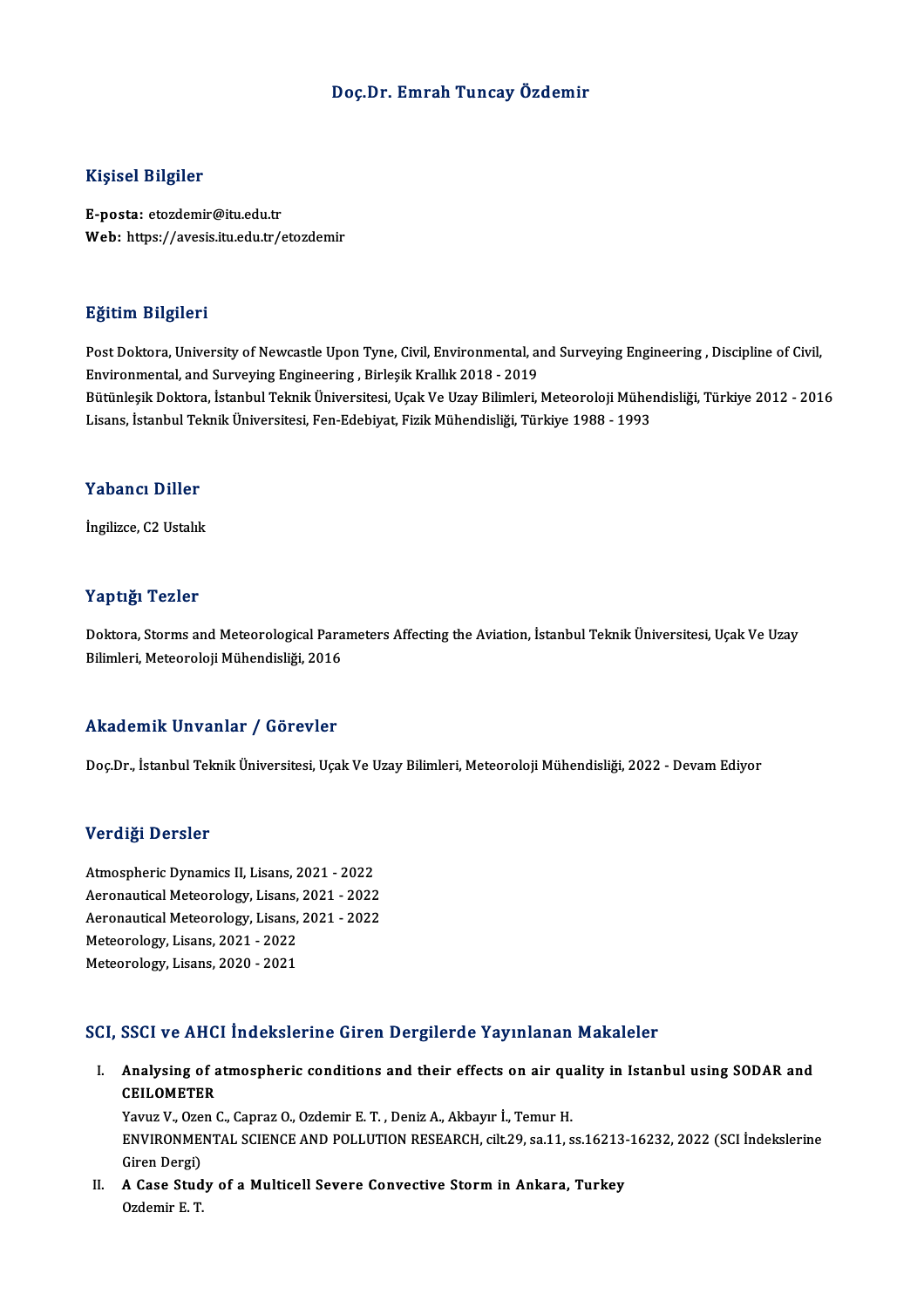PURE AND APPLIED GEOPHYSICS, cilt.178, sa.10, ss.4107-4126, 2021 (SCI İndekslerine Giren Dergi)<br>Analysis of a vantav sausing sea effect spowfall in the western part of the Blask Sea, a ss

- III. Analysis of a vortex causing sea-effect snowfall in the western part of the Black Sea: a case study of PURE AND APPLIED GEOPHYSICS, cilt.178, sa.10, ss<br>Analysis of a vortex causing sea-effect snowf<br>events that occurred on 30-31 January 2012<br>Yanua V, Doniz A, Ordomin E, T events that occurred on 30-31 January 2012<br>Yavuz V., Deniz A., Ozdemir E. T. NATURAL HAZARDS, cilt.108, sa.1, ss.819-846, 2021 (SCI İndekslerine Giren Dergi)
- IV. Classification and analysis of sea-effect snowbands for Danube Sea area in Black Sea Yavuz V., Deniz A., Ozdemir E. T., Kolay O., Karan H. INTERNATIONAL JOURNALOF CLIMATOLOGY, cilt.41, sa.5, ss.3139-3152,2021 (SCI İndekslerineGirenDergi) Yavuz V., Deniz A., Ozdemir E. T. , Kolay O., Karan H.<br>INTERNATIONAL JOURNAL OF CLIMATOLOGY, cilt.41, sa.5, ss.3139-3152, 2021 (SCI İndekslerine Giren Dergi)<br>V. Nowcasting of a thunderstorm: The case study of 2 Februar

## INTERNA<br>Nowcas<br>Airport<br><sup>Voruz V</sup> Nowcasting of a thunderstor<br>Airport<br>Yavuz V., Özdemır E.T., Deniz A.<br>MAUSAM silt 71, sə 1, sə 21, 22, 2 Airport<br>Yavuz V., Özdemır E. T. , Deniz A.<br>MAUSAM, cilt.71, sa.1, ss.21-32, 2020 (SCI İndekslerine Giren Dergi)

VI. Meteorological analysis of a fatal Istanbul helicopter accident onMarch 10, 2017 Ozdemir E.T., Kolay O. Meteorological analysis of a fatal Istanbul helicopter accident on March 10, 2017<br>Ozdemir E. T. , Kolay O.<br>INTERNATIONAL JOURNAL OF GLOBAL WARMING, cilt.20, sa.4, ss.341-352, 2020 (SCI İndekslerine Giren Dergi)<br>Sauell line

- Ozdemir E. T., Kolay O.<br>INTERNATIONAL JOURNAL OF GLOBAL WARMING, cilt.20, sa.4, ss.341-352, 2020<br>VII. Squall line over Antalya: a case study of the events of 25 October 2014 INTERNATIONAL JOURNAL OF GLOBAL WARMING, cilt.20, s.<br>Squall line over Antalya: a case study of the events o<br>Özdemir E.T., Yavuz V., Deniz A., Karan H., Kartal M., Kent S.<br>WEATUED, silt 74, 2019 (SCLIndekalerine Giren Dergi VII. Squall line over Antalya: a case study of the events of 25 October 2014<br>Özdemir E. T. , Yavuz V., Deniz A., Karan H., Kartal M., Kent S.<br>WEATHER, cilt.74, 2019 (SCI İndekslerine Giren Dergi)
- Özdemir E. T. , Yavuz V., Deniz A., Karan H., Kartal M., Kent S.<br>WEATHER, cilt.74, 2019 (SCI İndekslerine Giren Dergi)<br>VIII. Investigations of a Southerly Non-Convective High Wind Event in Turkey and Effects on PM10<br>Values WEATHER, cilt.74, 2019 (SCI İndekslerine Gir<br>Investigations of a Southerly Non-Conve<br>Values: A Case Study on April 18, 2012<br>Ordemin E T Investigatio<br>Values: A Ca<br>Ozdemir E. T.<br>PUPE AND AI Values: A Case Study on April 18, 2012<br>Ozdemir E. T.<br>PURE AND APPLIED GEOPHYSICS, cilt.176, sa.10, ss.4599-4622, 2019 (SCI İndekslerine Giren Dergi)

Ozdemir E. T.<br>PURE AND APPLIED GEOPHYSICS, cilt.176, sa.10, ss.4599-4622, 2019 (SCI İndekslerine Giren Dergi)<br>IX. The influence of meteorological conditions and atmospheric circulation types on PM10 levels in<br>western Tu PURE AND APPLIE<br>The influence of<br>western Turkey<br>Poltagi H AKKOVI The influence of meteorological conditions and atmosphe<br>western Turkey<br>Baltaci H., AKKOYUNLU B. O. , Arslan H., Yetemen Ö., Ozdemir E. T.<br>ENWRONMENTAL MONITORING AND ASSESSMENT sit 191-53.7 western Turkey<br>Baltaci H., AKKOYUNLU B. O. , Arslan H., Yetemen Ö., Ozdemir E. T.<br>ENVIRONMENTAL MONITORING AND ASSESSMENT, cilt.191, sa.7, 2019 (SCI İndekslerine Giren Dergi)<br>Synontis analysis of dust starm avar. Arabian B

## Baltaci H., AKKOYUNLU B. O., Arslan H., Yetemen Ö., Ozdemir E. T.<br>ENVIRONMENTAL MONITORING AND ASSESSMENT, cilt.191, sa.7, 2019 (SCI İndekslerine Giren Dergi)<br>X. Synoptic analysis of dust storm over Arabian Peninsula: a ca ENVIRONMENTAL MONITORING AND A<br>Synoptic analysis of dust storm ov<br>Ozdemir E.T., Korkmaz F.M., Yavuz V. Synoptic analysis of dust storm over Arabian Peninsula: a case study on<br>Ozdemir E. T. , Korkmaz F. M. , Yavuz V.<br>NATURAL HAZARDS, cilt.92, sa.2, ss.805-827, 2018 (SCI İndekslerine Giren Dergi)<br>INVESTIC ATION OF TUE FOC AIR

Ozdemir E. T., Korkmaz F. M., Yavuz V.<br>NATURAL HAZARDS, cilt.92, sa.2, ss.805-827, 2018 (SCI İndekslerine Giren Dergi)<br>XI. INVESTIGATION OF THE FOG-AIR QUALITY RELATIONSHIP IN ISTANBUL<br>Ordemir E. T., Deniz A. Yavuz V., Değ NATURAL HAZARDS, cilt.92, sa.2, ss.805-827, 2018 (S<br>INVESTIGATION OF THE FOG-AIR QUALITY REL<br>Ozdemir E. T. , Deniz A., Yavuz V., Doğan N., Akbayır İ.<br>ERESENIJIS ENVIRONMENTAL BIJI LETIN, silt 27, ss. 1 INVESTIGATION OF THE FOG-AIR QUALITY RELATIONSHIP IN ISTANBUL<br>Ozdemir E. T. , Deniz A., Yavuz V., Doğan N., Akbayır İ.<br>FRESENIUS ENVIRONMENTAL BULLETIN, cilt.27, sa.1, ss.30-36, 2018 (SCI İndekslerine Giren Dergi)<br>INVESTIC Ozdemir E. T. , Deniz A., Yavuz V., Doğan N., Akbayır İ.<br>FRESENIUS ENVIRONMENTAL BULLETIN, cilt.27, sa.1, ss.30-36, 2018 (SCI İndekslerine Giren Dergi)<br>XII. INVESTIGATION OF THUNDERSTORMS OVER ATATURK INTERNATIONAL AIRPORT

## FRESENIUS ENVIRONMENTAL BULLETIN, cilt.27, sa<br>INVESTIGATION OF THUNDERSTORMS OVER *1*<br>Ozdemir E.T. , Deniz A., Sezen I., ASLAN Z., Yavuz V.<br>MAUSAM silt 69, se 1, se 175, 190, 2017 (SCL Indelta INVESTIGATION OF THUNDERSTORMS OVER ATATURK INTERN<br>Ozdemir E. T. , Deniz A., Sezen I., ASLAN Z., Yavuz V.<br>MAUSAM, cilt.68, sa.1, ss.175-180, 2017 (SCI İndekslerine Giren Dergi)<br>Feg analysis at Istanbul Ataturk Internationa MAUSAM, cilt.68, sa.1, ss.175-180, 2017 (SCI İndekslerine Giren Dergi)

Ozdemir E. T. , Deniz A., Sezen I., ASLAN Z., Yavuz V.<br>MAUSAM, cilt.68, sa.1, ss.175-180, 2017 (SCI İndekslerine Gire<br>XIII. Fog analysis at Istanbul Ataturk International Airport<br>Ozdemir E. T. , DENIZ A., SEZEN I., Mentes Fog analysis at Istanbul Ataturk International Airport<br>Ozdemir E. T. , DENIZ A., SEZEN I., Menteş Ş. S. , YAVUZ V.<br>WEATHER, cilt.71, sa.11, ss.279-284, 2016 (SCI İndekslerine Giren Dergi)<br>Severe thundersterm ever Esenbes I

- XIV. Severe thunderstormover Esenboa International Airport in Turkey on 15 July 2013 WEATHER, cilt.71, sa.11<br>Severe thunderstorn<br>Ozdemir E. T. , Deniz A.<br>WEATUEP silt 71, sa.7 WEATHER, cilt.71, sa.7, ss.157-161, 2016 (SCI İndekslerine Giren Dergi)
- Ozdemir E. T., Deniz A.<br>WEATHER, cilt.71, sa.7, ss.157-161, 2016 (SCI İndekslerine Giren Der<br>XV. Investigations of storms in the region of Marmara in Turkey<br>Deniz A. Ozdemir E. T. Sezen J. Ceckup M. WEATHER, cilt.71, sa.7, ss.157-161, 2016 (State in the region<br>Deniz A., Ozdemir E.T. , Sezen I., Coskun M.<br>THEOPETICAL AND APPLEED CLIMATOLOG Deniz A., Ozdemir E. T. , Sezen I., Coskun M.<br>THEORETICAL AND APPLIED CLIMATOLOGY, cilt.112, sa.1-2, ss.61-71, 2013 (SCI İndekslerine Giren Dergi)

### Hakemli Kongre / Sempozyum Bildiri Kitaplarında Yer Alan Yayınlar

akemli Kongre / Sempozyum Bildiri Kitaplarında Yer Alan Yayınlar<br>I. 72HR FORECAST OF WIND POWER IN MANISA, TURKEY BY USING THE WRF MODEL COUPLED TO FILM RONG<br>T2HR FORI<br>WINDSIM 72HR FORECAST OF WIND POWER IN MANISA, TURKEY BY USING THE<br>WINDSIM<br>Efe B., Unal E., Mentes S., Ozdemir T., Ünal Y., Barutcu B., Tan E., Önol B., Topcu S.